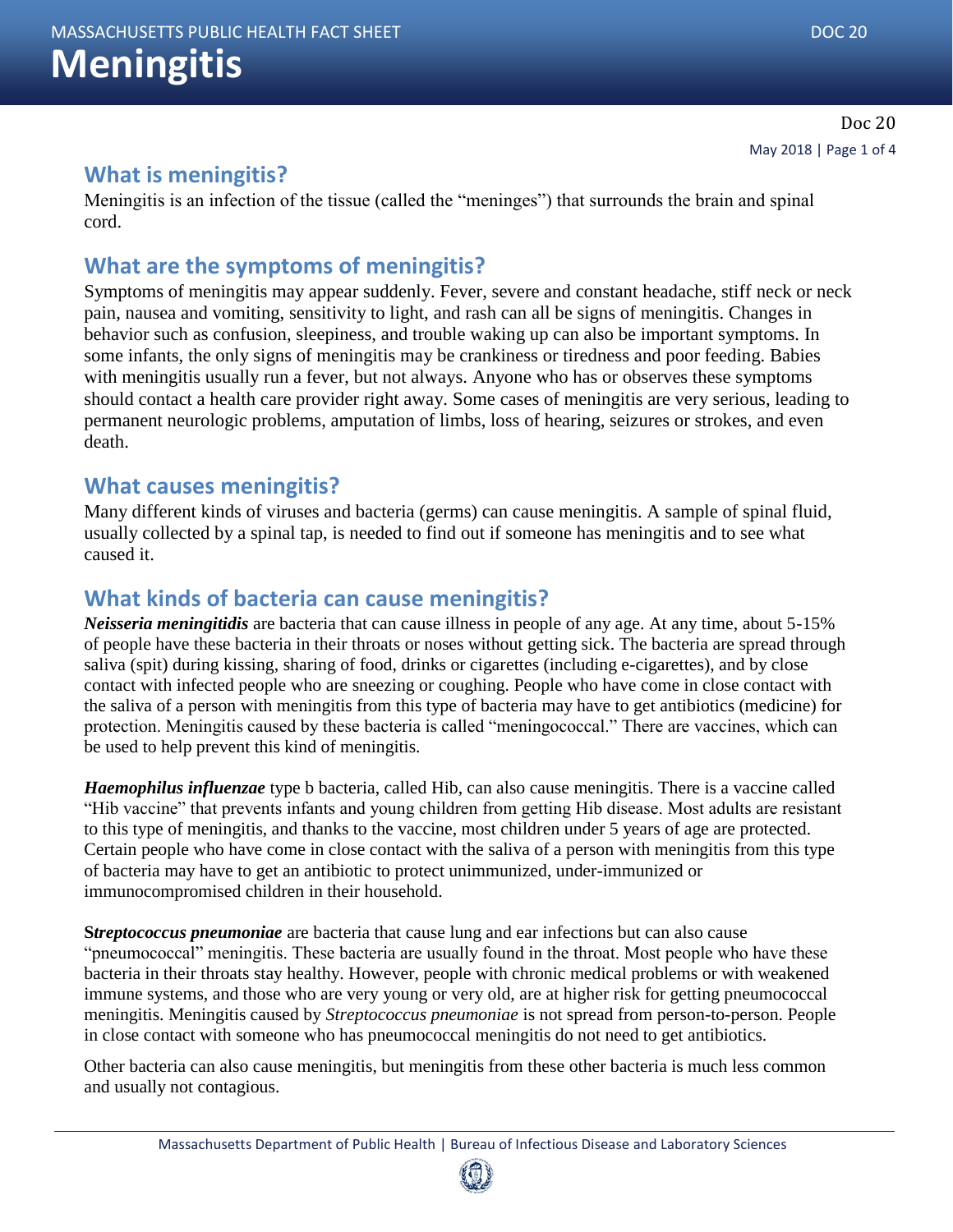## **What about viruses?**

Viral meningitis, also called **aseptic meningitis**, is much more common than bacterial meningitis. A group of viruses called *enteroviruses* is the most common cause of viral meningitis. These viruses are found in the throat and feces (stool) of infected people. The virus is most likely to be spread when people do not wash their hands after using the toilet or changing a diaper or soiled sheets, then touch their own mouths, prepare food for others, or touch others with their contaminated hands. These viruses can also be spread by the kind of close face-to-face contact that is common in families.

Many enteroviruses don't cause people to feel very sick. Others may cause only mild diarrhea or vomiting. People with viral meningitis are usually less sick than people with bacterial meningitis. They usually get better on their own. People who are close contacts of viral meningitis patients do not need to be treated with antibiotics. However, they should wash their hands often with soap and warm water or use alcohol-based hand rubs or gels to stop the spread of these viruses. There are usually more cases of viral meningitis in the late summer and early fall.

#### **How is meningitis spread?**

Many of the viruses that cause meningitis are spread through saliva (spit) or feces (stool). The bacteria that can cause meningitis are usually spread from person-to-person through contact with infected saliva. Most people may already have immunity (natural protection) against many of these germs.

#### **How can meningitis be prevented?**

If a person is exposed to the saliva of someone with meningitis caused by certain types of bacteria, public health officials or your health care provider may recommend an antibiotic to prevent disease. Frequent handwashing with soap and water or use of alcohol-based hand rubs or gels can help stop the spread of many viruses and bacteria. Not sharing food, drinks, or eating utensils with other people can also help stop the spread of germs.

There are 5 vaccines that can help prevent meningitis:

- *Haemophilus influenzae* **(Hib) vaccine** is usually given at 2, 4, 6 and between 12 and 15 months of age. The total number of doses depends on the age at which the series was begun. Children over 5 years of age usually do not need this vaccine. But, some older children or adults with special health conditions should get it.
- **Pneumococcal conjugate vaccine 13-valent (PCV13)** is recommended for all children less than 24 months old. It is usually given at 2, 4, 6, and between 12 and 15 months of age. The total number of doses depends on the age at which the series was begun. It is also used in high-risk people 2 years of age and older. This vaccine is recommended to be given as a first dose in a series with PPSV23 vaccine, for everyone 65 years of age and older.
- **Pneumococcal polysaccharide vaccine 23-valent (PPSV23)** is used in high-risk individuals 2 years of age or older. (High-risk children less than 5 years of age should also receive PCV13.) This vaccine is also recommended to be given as the second dose in a series with PCV13 for everyone 65 years of age and older.

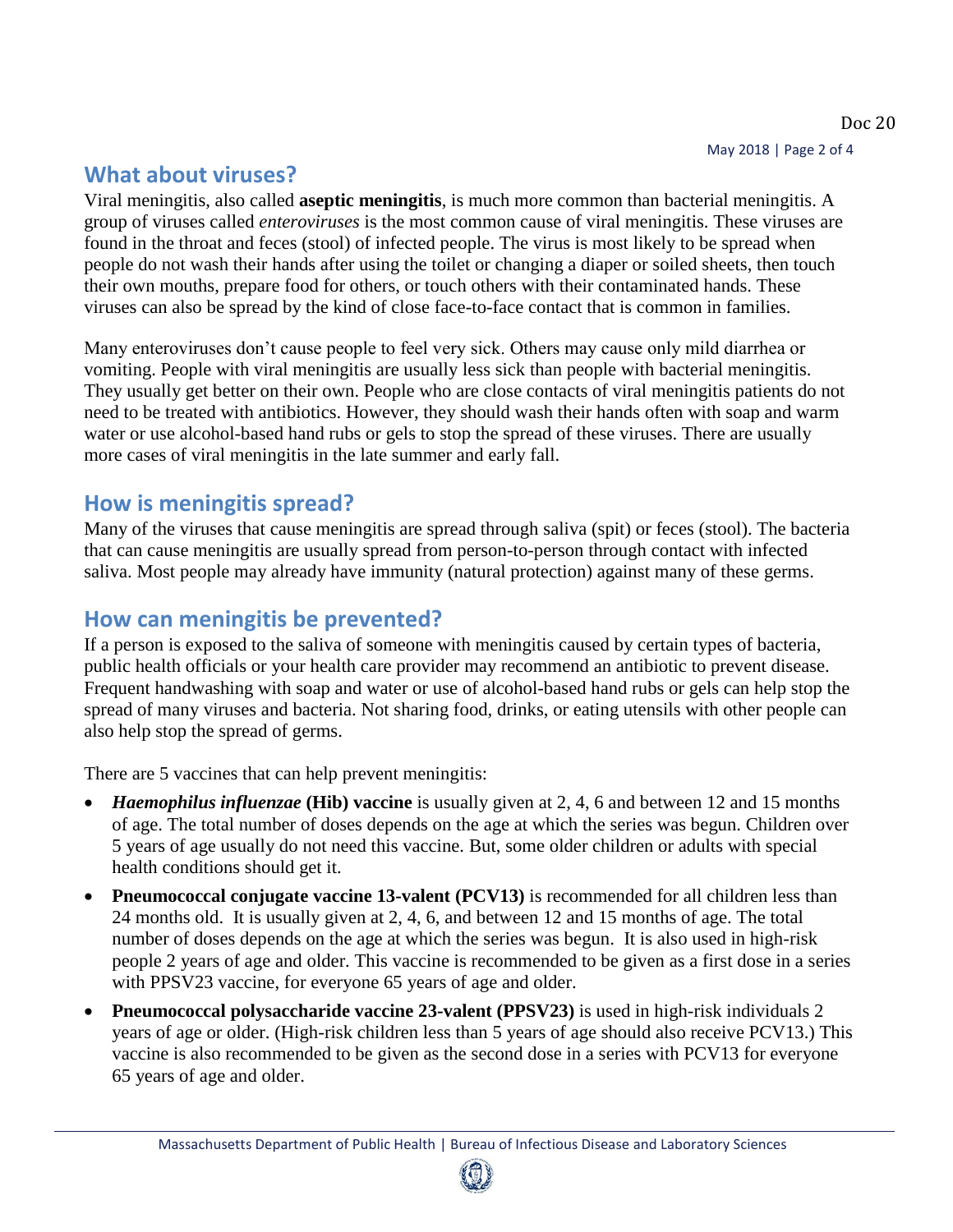**Quadrivalent meningococcal conjugate vaccine** (Menactra and Menveo) is recommended for children 11-12 years of age and for some younger children with certain health conditions like asplenia (including sickle cell disease), or prior to travel to certain parts of the world where meningococcal disease is common. A second dose of quadrivalent meningococcal conjugate vaccine is routinely recommended at 16 years of age. Adolescents and young adults who have not been vaccinated according to routine recommendations should talk to their healthcare provider about vaccination according to the "catch up" schedule.

College freshmen, military recruits and other newly enrolled college students living in dormitories who are not yet vaccinated are also recommended to receive meningococcal conjugate vaccine.

 **Meningococcal serogroup B vaccine** (Bexsero and Trumenba) is recommended for people with certain relatively rare high-risk health conditions age 10 or older (examples: persons with a damaged spleen or whose spleen has been removed, those with persistent complement component deficiency (an inherited disorder), microbiologists working with *N. meningitidis*, and people who may have been exposed during an outbreak). Adolescents and young adults (16 through 23 years of age) who are not at high risk **may** also be vaccinated with a serogroup B meningococcal vaccine, preferably at 16 through 18 years of age, to provide short term protection for most strains of serogroup B meningococcal disease.

Talk with your doctor about which vaccines you or your child should receive.

# **Are students required to get meningococcal vaccine?**

Yes. Massachusetts law requires the following students receive quadrivalent meningococcal conjugate vaccine (unless they qualify for one of the exemptions allowed by the law):

- Secondary school (those schools with grade 9-12): newly enrolled full-time students who will be living in a dormitory or other congregate housing licensed or approved by the secondary school must provide documentation of having received a dose of quadrivalent meningococcal conjugate vaccine at any time in the past.
- Postsecondary institutions (e.g., colleges): newly enrolled full-time students 21 years of age and younger must provide documentation of having received a dose of quadrivalent meningococcal conjugate vaccine on or after their  $16<sup>th</sup>$  birthday, regardless of housing status.

More information may be found in the MDPH documents *"Meningococcal Disease and College Students"* and "*Information about Meningococcal Disease, Meningococcal Vaccines, Vaccination Requirements and the Waiver for Students at Colleges and Residential Schools*."

# **Shouldn't meningococcal B vaccine be required?**

CDC's Advisory Committee on Immunization Practices has reviewed the available data regarding serogroup B meningococcal disease and the vaccines. At the current time, there is no routine recommendation and no statewide requirement for meningococcal B vaccination before going to college (although some colleges might decide to have such a requirement). As noted previously,